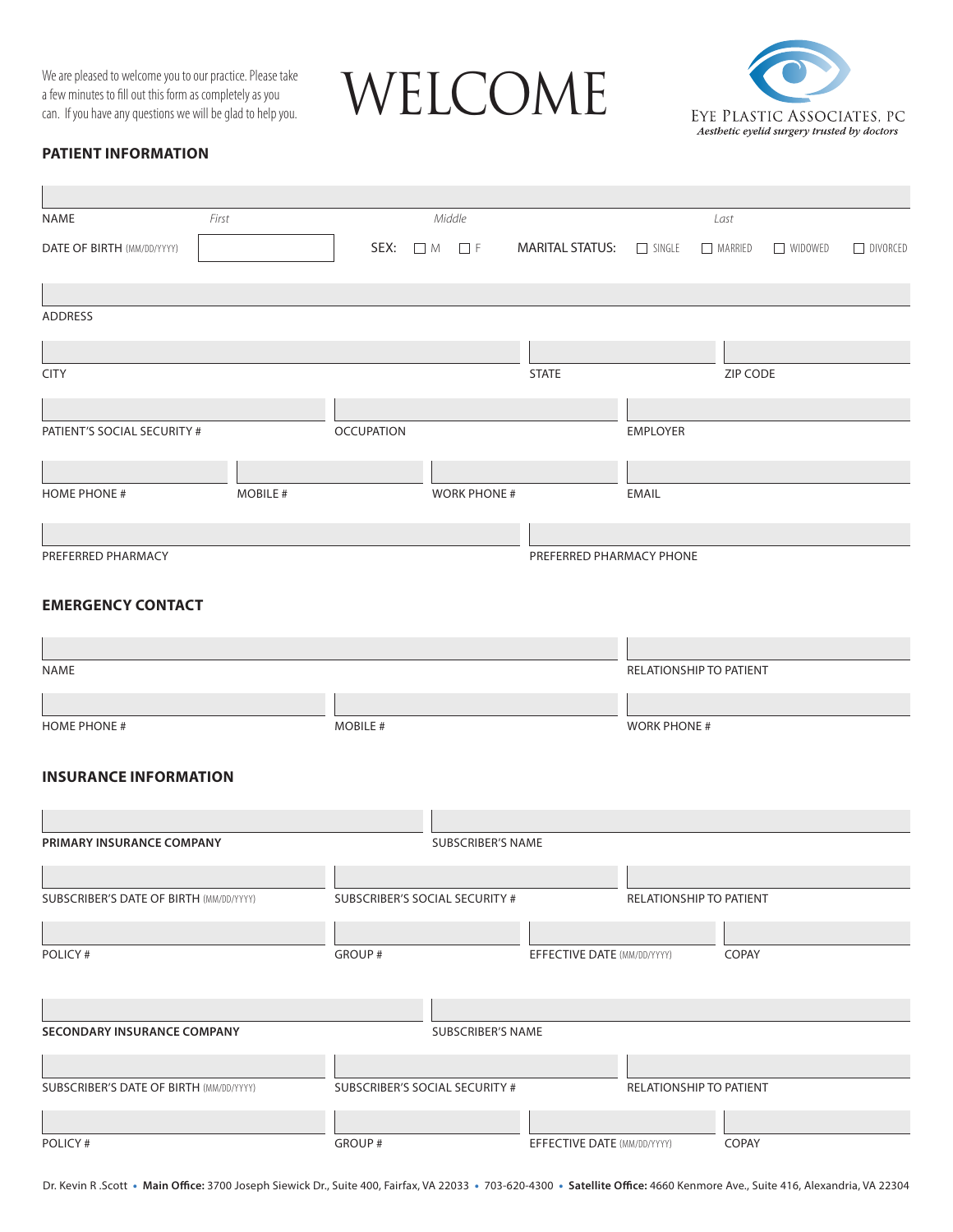

## **HOW DID YOU HEAR ABOUT US?**

| $\Box$ FAMILY MEMBER<br>□ WEB/INTERNET<br>$\Box$ DOCTOR (details below) $\Box$ FRIEND<br>$\Box$ PRINT AD | $\Box$ OTHER               |
|----------------------------------------------------------------------------------------------------------|----------------------------|
|                                                                                                          |                            |
| <b>REFERRING DOCTOR INFORMATION</b><br>$\Box$ NOT APPLICABLE                                             |                            |
|                                                                                                          |                            |
| DOCTOR THAT REQUESTED YOU SEE DR. KEVIN R. SCOTT                                                         |                            |
|                                                                                                          |                            |
| OFFICE ADDRESS                                                                                           | <b>OFFICE PHONE#</b>       |
|                                                                                                          |                            |
| <b>INSURANCE/MEDICARE AUTHORIZATION</b>                                                                  |                            |
| • I authorize use of this form on all my insurance submissions.                                          |                            |
| • I authorize release of information to all of my insurance carriers.                                    |                            |
| · I understand I am responsible for my bill.                                                             |                            |
| · lauthorize my doctor to act as my agent in helping me obtain payment from my insurance carriers.       |                            |
| • I authorize payment directly to my doctor.                                                             |                            |
| • I permit a copy of this authorization to be used in place of the original.                             |                            |
| • I understand that all copays are due at the time of service.                                           |                            |
|                                                                                                          |                            |
| NAME (please print)                                                                                      | MEDICARE # (if applicable) |
|                                                                                                          |                            |
|                                                                                                          |                            |
| <b>SIGNATURE</b>                                                                                         | DATE (MM/DD/YYYY)          |

### **FINANCIAL**

- 1. We will be happy to file your insurance claim for all medical exams and surgical charges.
- 2. For participating insurance plans—copays, coinsurances and deductibles are payable at the time of service.
- 3. For all non-participating insurances—the service is payable at the time of service.
- 4. Cosmetic procedures are always payable on or before the day of service.
- 5. Insurance companies specifically do not allow us to waive fees on co-payments and deductibles.

I understand that I am financially responsible for all charges for services rendered to me. This includes the balance remaining after the payment of possible insurance benefits. I authorize the payments of medical benefits directly to Eye Plastic Associates, P.C., and I also authorize the release of any medical or other information necessary to process this claim. I accept the responsibility for any legal fees and collection agency changes that may be incurred if I fail to pay all balances due within 60 days of service. I permit a copy of this authorization to be used in place of the original.

SIGNED DATE (MM/DD/YYYY)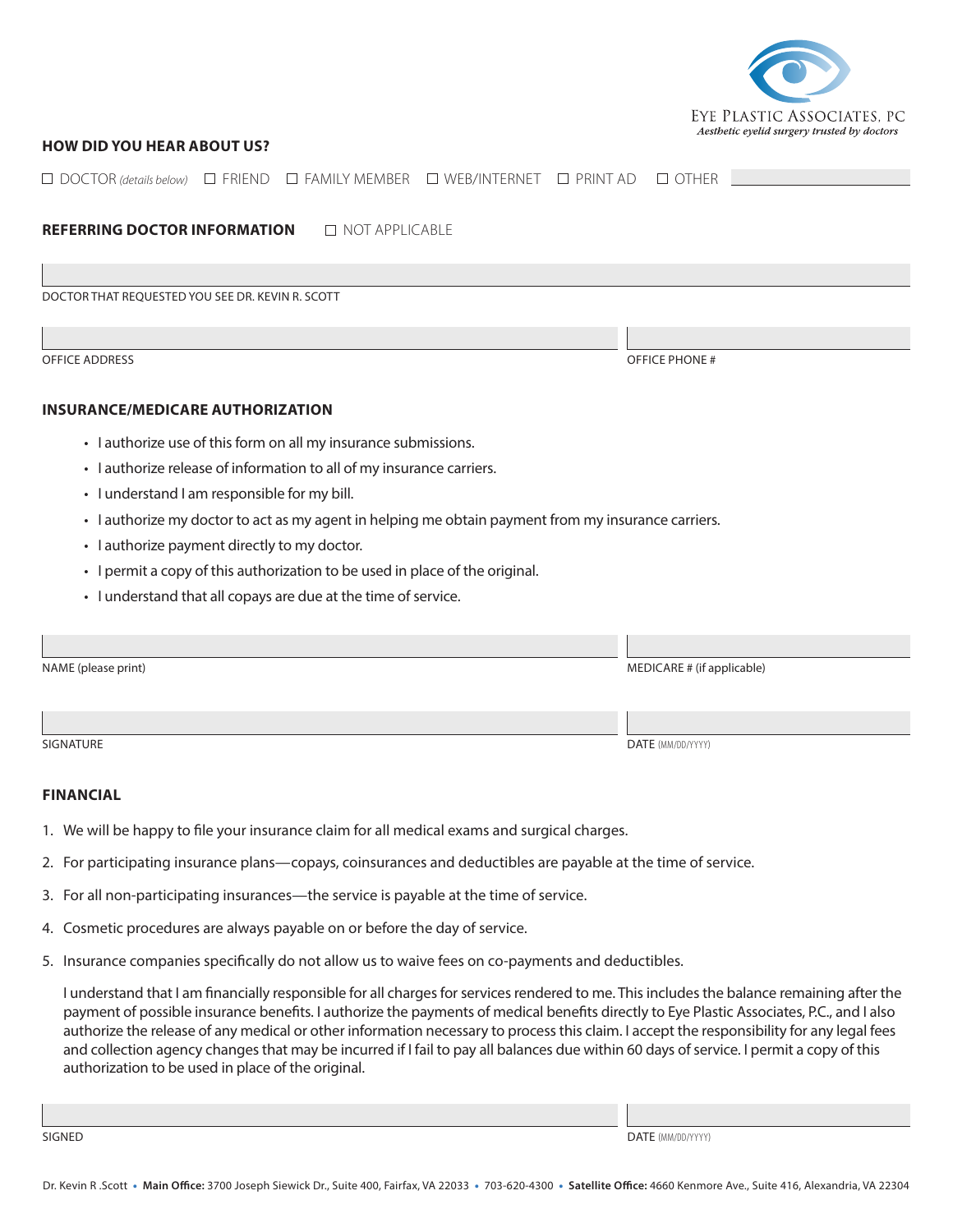

#### **PAST MEDICAL AND FAMILY HISTORY**

**PATIENT'S NAME** (if not self) Same as above □

## Check "Yes" or "No" to indicate if you, or any of your family members, have had any of the following:

|                       | <b>YOURSELF</b>      | <b>FAMILY</b><br><b>MEMBERS</b> |                         | <b>YOURSELF</b>      | <b>FAMILY</b><br><b>MEMBERS</b>           |                             | <b>YOURSELF</b>      | <b>FAMILY</b><br><b>MEMBERS</b> |
|-----------------------|----------------------|---------------------------------|-------------------------|----------------------|-------------------------------------------|-----------------------------|----------------------|---------------------------------|
| <b>Blindness</b>      | $\Box$ YES $\Box$ NO | $\Box$ YES $\Box$ NO            | Glaucoma                | $\Box$ YES $\Box$ NO | $\Box$ YES $\Box$ NO                      | <b>Bleeding Disorder(s)</b> | $\Box$ YES $\Box$ NO | $\Box$ YES $\Box$ NO            |
| Cataracts             | $\Box$ YES $\Box$ NO | $\Box$ YES $\Box$ NO            | Lazy Eye                | $\Box$ YES $\Box$ NO | $\Box$ YES $\Box$ NO                      | Arthritis                   | $\Box$ YES $\Box$ NO | $\Box$ YES $\Box$ NO            |
| <b>Crossed Eyes</b>   | $\Box$ YES $\Box$ NO | $\Box$ YES $\Box$ NO            | Loss of Vision          |                      | $\Box$ YES $\Box$ NO $\Box$ YES $\Box$ NO | <b>Heart Condition</b>      | $\Box$ YES $\Box$ NO | $\Box$ YES $\Box$ NO            |
| Double Vision         | $\Box$ YES $\Box$ NO | $\Box$ YES $\Box$ NO            | Poor Color Vision       | $\Box$ YES $\Box$ NO | $\Box$ YES $\Box$ NO                      | <b>High Blood Pressure</b>  | $\Box$ YES $\Box$ NO | YES $\Box$ NO                   |
| Dry Eyes              | $\Box$ YES $\Box$ NO | $\Box$ YES $\Box$ NO            | <b>Retinal Disease</b>  | $\Box$ YES $\Box$ NO | $\Box$ YES $\Box$ NO                      | Stroke                      | $\Box$ YES $\Box$ NO | $\Box$ YES $\Box$ NO            |
| Eye Surgery           | $\Box$ YES $\Box$ NO | $\Box$ YES $\Box$ NO            | <b>Twitching Eyelid</b> | $\Box$ YES $\Box$ NO | $\Box$ YES $\Box$ NO                      | <b>Thyroid Condition</b>    | $\Box$ YES $\Box$ NO | $\Box$ YES $\Box$ NO            |
| <b>Eyelid Surgery</b> | $\Box$ YES $\Box$ NO | $\Box$ YES $\Box$ NO            | <b>Diabetes</b>         | $\Box$ YES $\Box$ NO | $\Box$ YES $\Box$ NO                      | Sleep Apnea                 | $\Box$ YES $\Box$ NO | $\Box$ YES $\Box$ NO            |

*If you have had previous eyelid surgery, please describe and indicate date performed:*

#### **REVIEW OF SYSTEMS**

#### **Do you have any of the following problems?** (If yes, please explain):

| Chronic fever, unexpected weight loss/gain, fatique                            | $\Box$ YES $\Box$ NO | Urinary problems (e.g. pain or discomfort, blood in urine)              | YES $\Box$ NO            |
|--------------------------------------------------------------------------------|----------------------|-------------------------------------------------------------------------|--------------------------|
|                                                                                |                      |                                                                         |                          |
|                                                                                |                      |                                                                         |                          |
| Ear/nose/throat problems (e.g. Hearing loss, sinus problem, sore throat)       | $\Box$ YES $\Box$ NO | Skin problems (e.g. rashes, excessive dryness)                          | $\Box$ YES $\Box$ NO     |
|                                                                                |                      |                                                                         |                          |
|                                                                                |                      |                                                                         |                          |
| Heart problems (e.g. chest pain, irregular heart beat, afib)                   | $YES$ NO             | Musuloskeletal problems (e.g. muscle aches, joint pain, swollen joints) | $\Box$ YES $\Box$ NO     |
|                                                                                |                      |                                                                         |                          |
|                                                                                |                      |                                                                         |                          |
| Respiratory problems (e.g. shortness of breath, wheezing, sleep apnea)         | $\Box$ YES $\Box$ NO | Neurological problems (e.g. numbness, weakness, headaches, paralysis)   | $\Box$ YES $\Box$ NO     |
|                                                                                |                      |                                                                         |                          |
|                                                                                |                      |                                                                         |                          |
| Gastrointestinal problems (e.g. heartburn, abdominal pain, diarrhea, vomiting) | $\Box$ YES $\Box$ NO | Psychiatric problems (e.g. depression, anxiety)                         | YES $\Box$ NO<br>$\perp$ |
|                                                                                |                      |                                                                         |                          |
|                                                                                |                      |                                                                         |                          |

|             |  |                                         | Are you pregnant? $\square$ YES $\square$ NO If yes, please inform Dr. Scott at the time of your first visit. | # OF CHILDREN:                         |  |
|-------------|--|-----------------------------------------|---------------------------------------------------------------------------------------------------------------|----------------------------------------|--|
| Alcohol Use |  | $\Box$ YES $\Box$ NO If yes, how often? |                                                                                                               | Do you smoke? <b>I</b> YES <b>I</b> NO |  |
|             |  |                                         | $1/7$ $1/11 - 7/7 - 7/7$ $1/7$                                                                                |                                        |  |